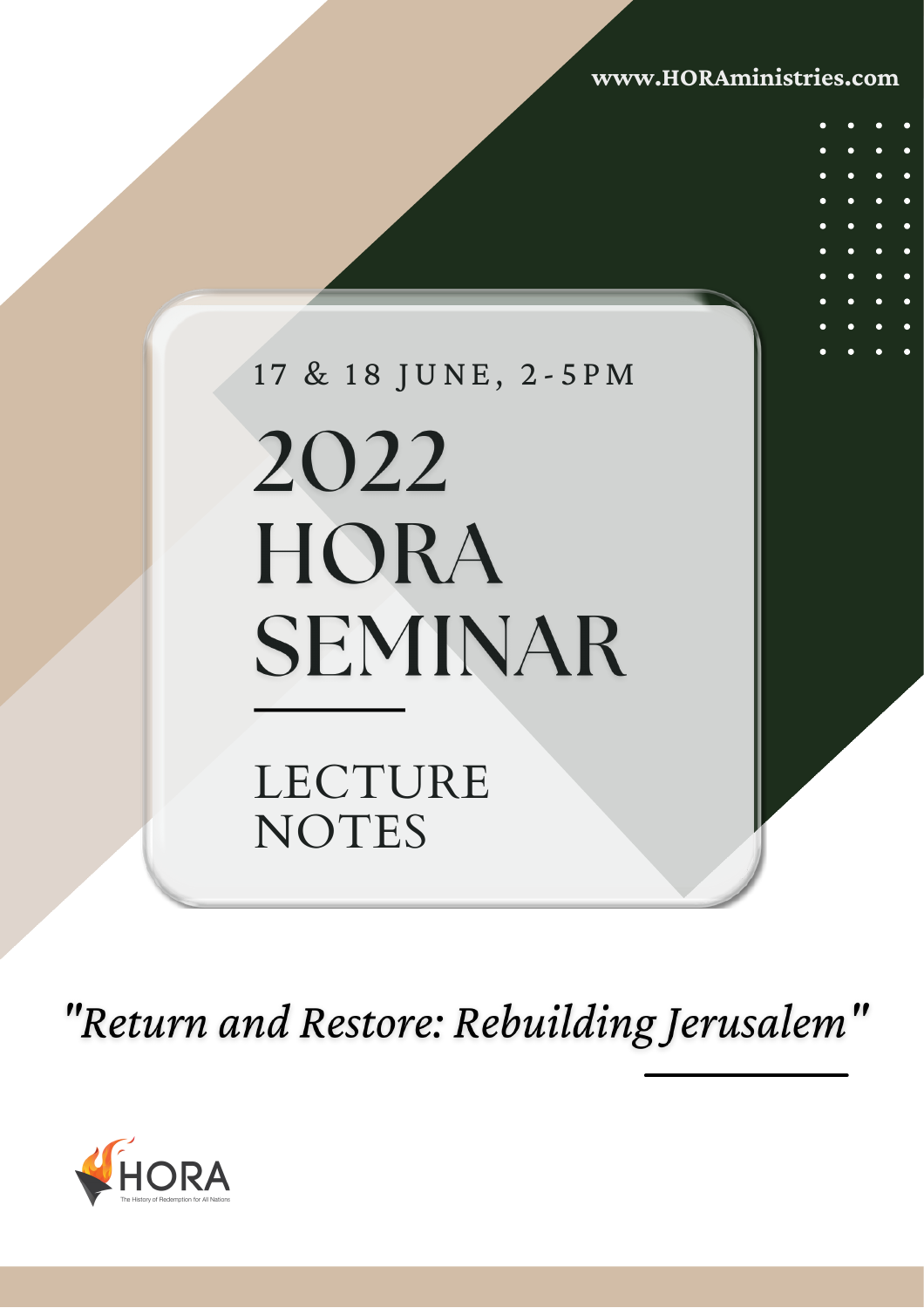# **Lecture 1 Zerubbabel's Temple and Daniel**

**Dan 9:2** in the first year of his reign I, Daniel, observed in the books the number of the years which was [revealed as] the word of the LORD to Jeremiah the prophet for the completion of the desolations of Jerusalem, [namely,] seventy years.

# **INTRODUCTION**

God works through the temple.

What is temple?

The temple is where **the set of the temple is where**  $\mathbf{d}$  dwells.

**Hab 2:20** But the LORD is in His holy temple. Let all the earth be silent before Him."

**1 Cor 3:16-17 <sup>16</sup>** Do you not know that you are a temple of God and *that* the Spirit of God dwells in you? **<sup>17</sup>** If anyone destroys the temple of God, God will destroy that person; for the temple of God is holy, and that is what you are.

#### **Babylon deportation = the result of sin**

**Jer 1:16** And I will pronounce My judgments against them concerning all their wickedness, since they have abandoned Me and have offered sacrifices to other gods, and worshiped the works of their own hands.

**Jer 17:27** But if you do not listen to Me, to keep the Sabbath day holy by not carrying a load and coming in through the gates of Jerusalem on the Sabbath day, then I will set fire to its gates, and it will devour the palaces of Jerusalem and not go out."

#### **The work of restoration**

**Ps 85:1-3** LORD, You showed favor to Your land; You restored the fortunes of Jacob. **<sup>2</sup>**You forgave the guilt of Your people; You covered all their sin. *Selah* **<sup>3</sup>**You withdrew all Your fury; You turned away from Your burning anger.

#### **Building of Zerubbabel's temple = Restoration**

A hidden contributor to the construction of Zerubbabel's temple was Prophet Daniel.

## **1. Temple construction and King Cyrus**

#### **(1) King \_\_\_\_\_\_\_\_\_\_\_\_\_ liberated the Israelites from Babylonian captivity.**

**Ezra 1:1** Now in the first year of Cyrus king of Persia (538 BC), in order to fulfill the word of the Lord by the mouth of Jeremiah, the Lord stirred up the spirit of Cyrus king of Persia, so that he sent a proclamation throughout all his kingdom, and also put it in writing, saying: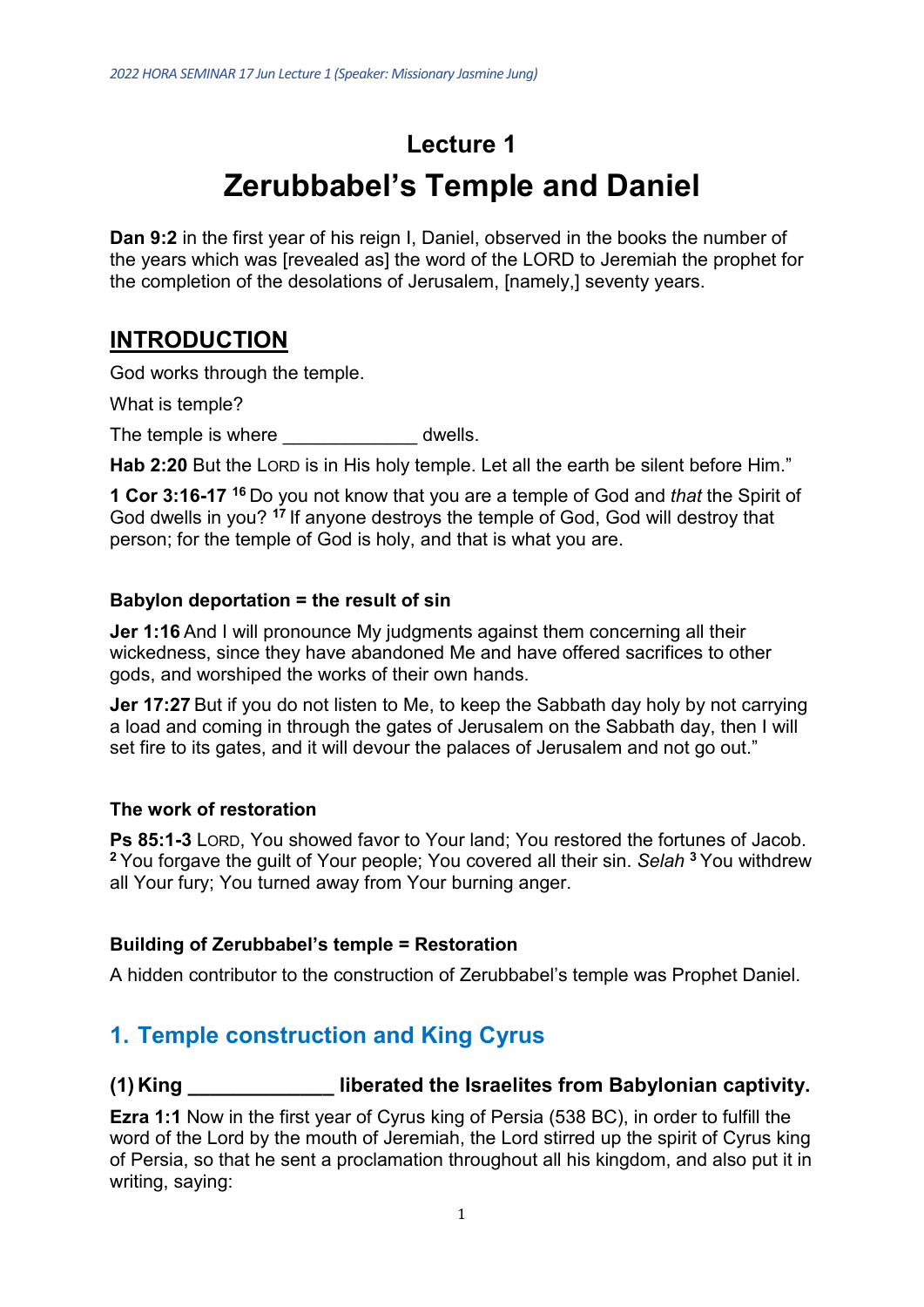**Ezra 1:2** "Thus says Cyrus king of Persia, 'The Lord, the God of heaven, has given me all the kingdoms of the earth and He has appointed me to build Him a house in Jerusalem, which is in Judah.

#### **(2) King Cyrus read Prophet Isaiah's writing and realized his mission (Josephus, Antiquities of the Jews 11.1.2).**

**Isa 44:28** It is I who says of Cyrus, 'He is My shepherd! And he will perform all My desire.' And he declares of Jerusalem, 'She will be built,' And of the temple, 'Your foundation will be laid.'"

**Isa 45:13** I have aroused him in righteousness And I will make all his ways smooth; He will build My city and will let My exiles go free, Without any payment or reward," says the Lord of hosts.

#### **(3) Who gave Prophet Isaiah's writing to King Cyrus?**

**Dan 1:21** And Daniel continued until the first year of Cyrus the king (538 BC).

#### ① **\_\_\_\_\_\_\_\_\_\_\_\_\_\_\_ influenced King Cyrus.**

**Dan 6:28** So this Daniel enjoyed success in the reign of Darius and in the reign of Cyrus the Persian.

#### ② **Daniel realized the prophecy of Jeremiah.**

**Dan 9:1-2** In the first year of Darius the son of Ahasuerus, of Median descent, who was made king over the kingdom of the Chaldeans— **<sup>2</sup>**in the first year of his reign, I, Daniel, observed in the books the number of the years which was *revealed as* the word of the LORD to Jeremiah the prophet for the completion of the desolations of Jerusalem, *namely*, seventy years.

#### **(4) The people returned and gathered in Jerusalem (537BC 7th month)**

**Ezra 3:1** Now when the seventh month came, and the sons of Israel *were* in the cities, the people gathered together as one person to Jerusalem.

**Ezra 3:6** From the first day of the seventh month they began to offer burnt offerings to the LORD, but the foundation of the temple of the LORD had not been laid.

# **2. Construction of the Temple and Daniel's Prayer**

#### **(1) Duration of his prayer:**

#### **1st ~ 23rd day of the 1st month in the 3rd year of King Cyrus**

**Dan 10:1 In the third year of Cyrus king of Persia** (536 BC, 86 years old) a message was revealed to Daniel, who was named Belteshazzar; and the message was true and one of great conflict, but he understood the message and had an understanding of the vision.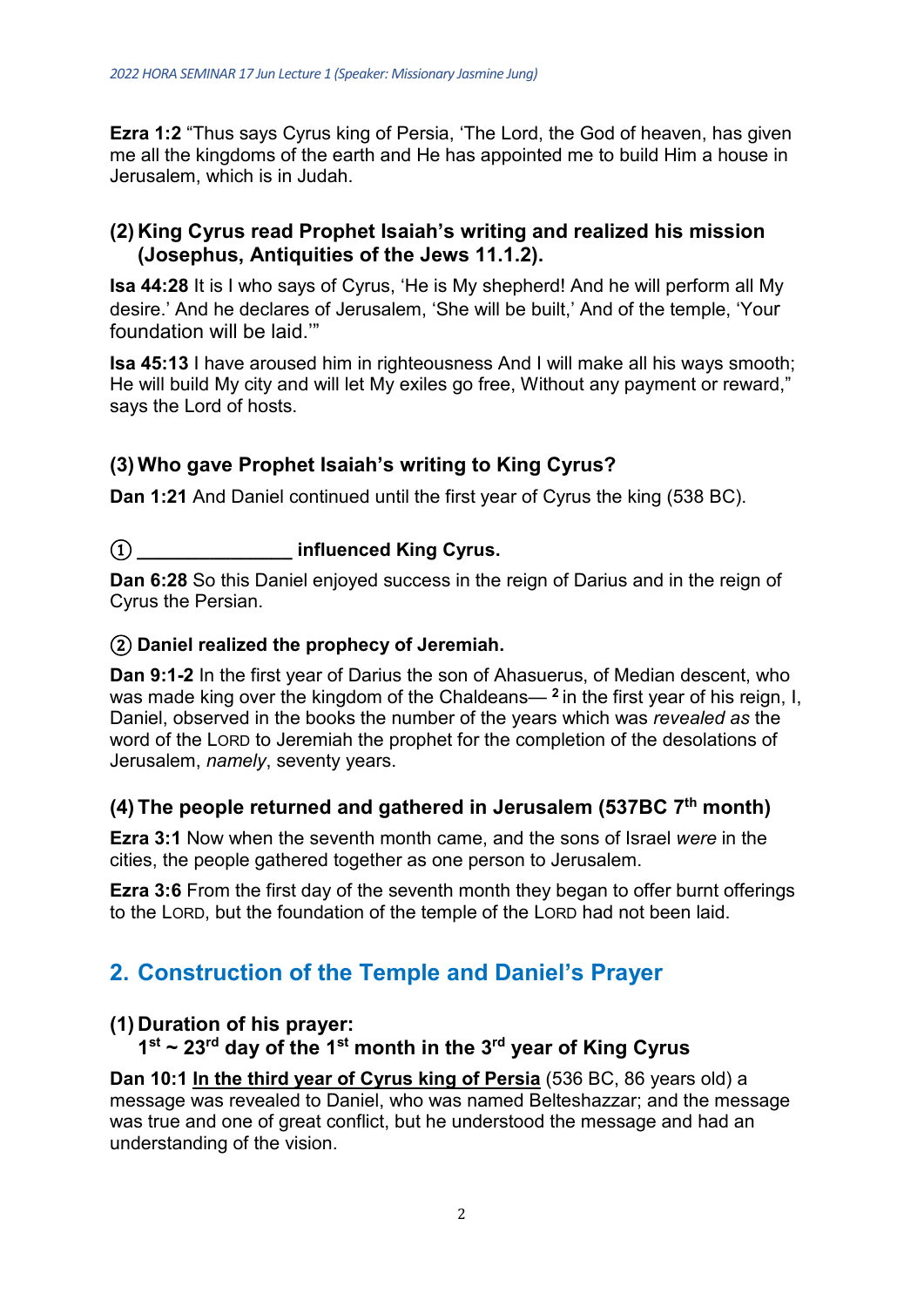**Dan 10:2** In those days, I, Daniel, had been **mourning** for three entire weeks.

**Dan 10:3** I did not eat any tasty food, nor did meat or wine enter my mouth, nor did I use any ointment at all until the entire three weeks were completed.

**Dan 10:4** On the twenty-fourth day of the first month, while I was by the bank of the great river, that is, the Tigris,

Daniel did a regular fast on the first and second day of the first month. Then, he did a three-week fasting prayer from the third day until the twenty-third day of the first month, and received a revelation on the  $24<sup>th</sup>$  day.

#### **(2) Content of the prayer**

#### ① **He prayed for the complete liberation of the nation.**

**Exod 12:17** You shall also observe the Feast of Unleavened Bread, for on this very day I brought your hosts out of the land of Egypt; therefore you shall observe this day throughout your generations as a permanent ordinance.

② **He prayed for the temple construction.**

#### **3. God's Answer**

#### **(1) As an answer to Daniel's prayer, the temple construction began.**

#### **(2nd month of the year \_\_\_\_\_\_\_\_ BC)**

**Ezra 3:8** Now in the second year of their coming to the house of God at Jerusalem in the second month, Zerubbabel the son of Shealtiel and Jeshua the son of Jozadak and the rest of their brothers the priests and the Levites, and all who came from the captivity to Jerusalem, began the work and appointed the Levites from twenty years and older to oversee the work of the house of the Lord.

#### **(2) He showed the unfolding of redemptive history that will appear through world history.**

**Dan 10:14** Now I have come to give you an understanding of what will happen to your people in the latter days, for the vision pertains to the days yet future."

**Jer 33:3** 'Call to Me and I will answer you, and I will tell you great and mighty things, which you do not know.'

#### **CONCLUSION**

#### Daniel himself became the holy **Daniel himself**

**1 Tim 4:5** for it is sanctified by means of the word of God and prayer.

**Deut 4:7** For what great nation *is there* that has a god so near to it as is the LORD our God whenever we call on Him?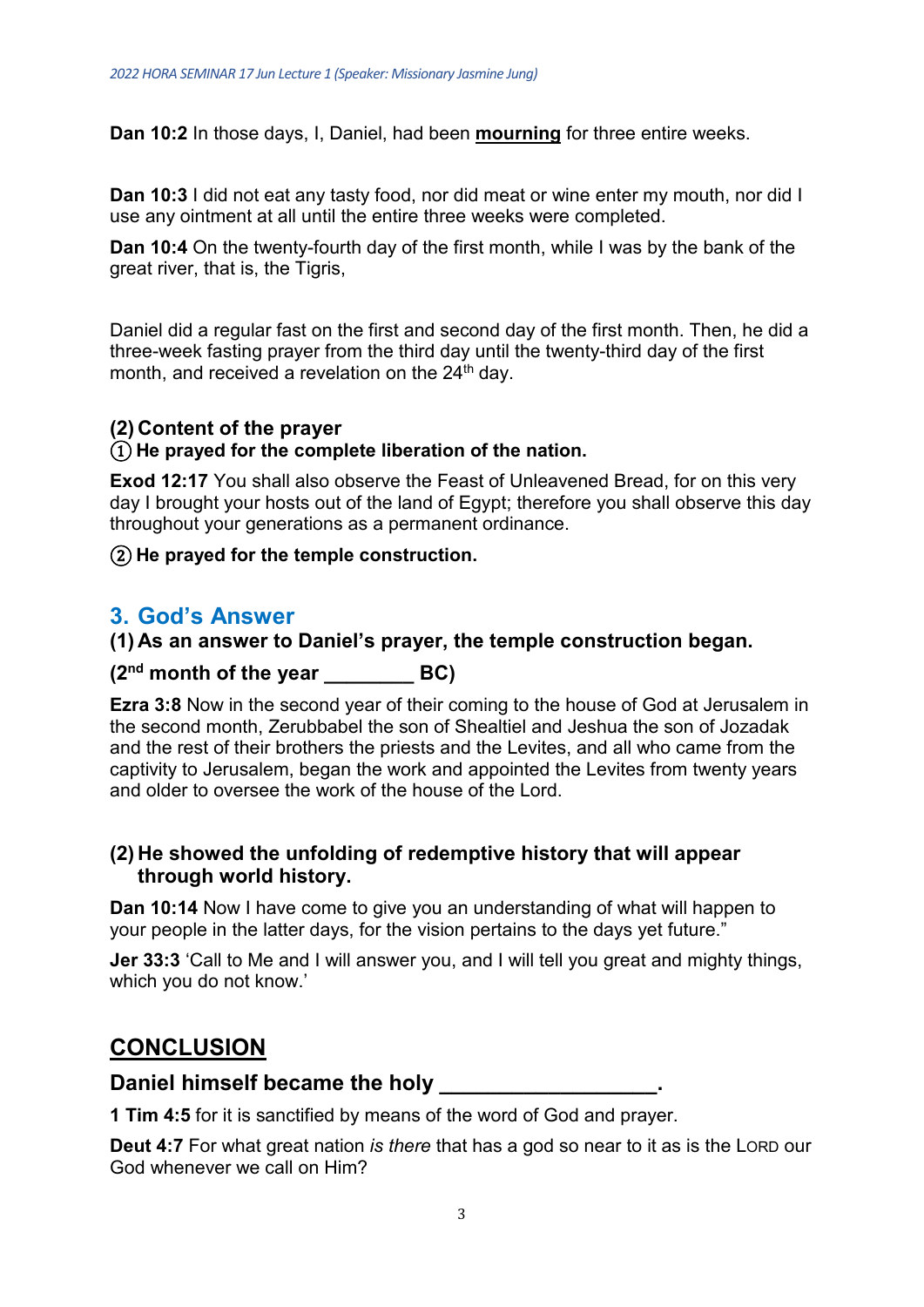# **Lecture 2**

# **Temple construction & God's miracle**

**Ezra 6:14** And the elders of the Jews were successful in building through the prophesying of Haggai the prophet and Zechariah the son of Iddo. And they finished building according to the command of the God of Israel and the decree of Cyrus, Darius, and Artaxerxes king of Persia.

**Ezra 6:15** This temple was completed on the third day of the month Adar; it was the sixth year of the reign of King Darius.

#### **Introduction**

The history of redemption is like completing the temple construction. But our enemy Satan has been continuing to interfere with building temple.

The state of the temple shows the state of the faith of God's people.

#### **1. The period when the construction of the temple was halted**

#### **(1) The construction of Zerubbabel's temple was stopped for 16 years due to the enemies' interference. (536 BC ~ 520 BC)**

**Zec 4:4** Then the people of the land discouraged the people of Judah, and frightened them from building,

**Zec 4:24** Then work on the house of God in Jerusalem ceased, and it was stopped until the second year of the reign of Darius king of Persia.

#### **(2)The duration of 16 years refer to the indifference toward God's work.**

**Phil 2:21** For they all seek after their own interests, not those of Christ Jesus.

#### **2. Trigger for Resuming the Construction of Zerubbabel's Temple**

#### **(1) The Word was proclaimed through Prophets**

**Hag 1:1** In the second year (520 BC) of Darius the king, on the first day of the sixth month, the word of the Lord came by the prophet Haggai to Zerubbabel the son of Shealtiel, governor of Judah, and to Joshua the son of Jehozadak, the high priest, saying,

**Zech 1:1** In the eighth month of the second year of Darius, the word of the Lord came to Zechariah the prophet, the son of Berechiah, the son of Iddo saying, God's Word stirred the people of Israel.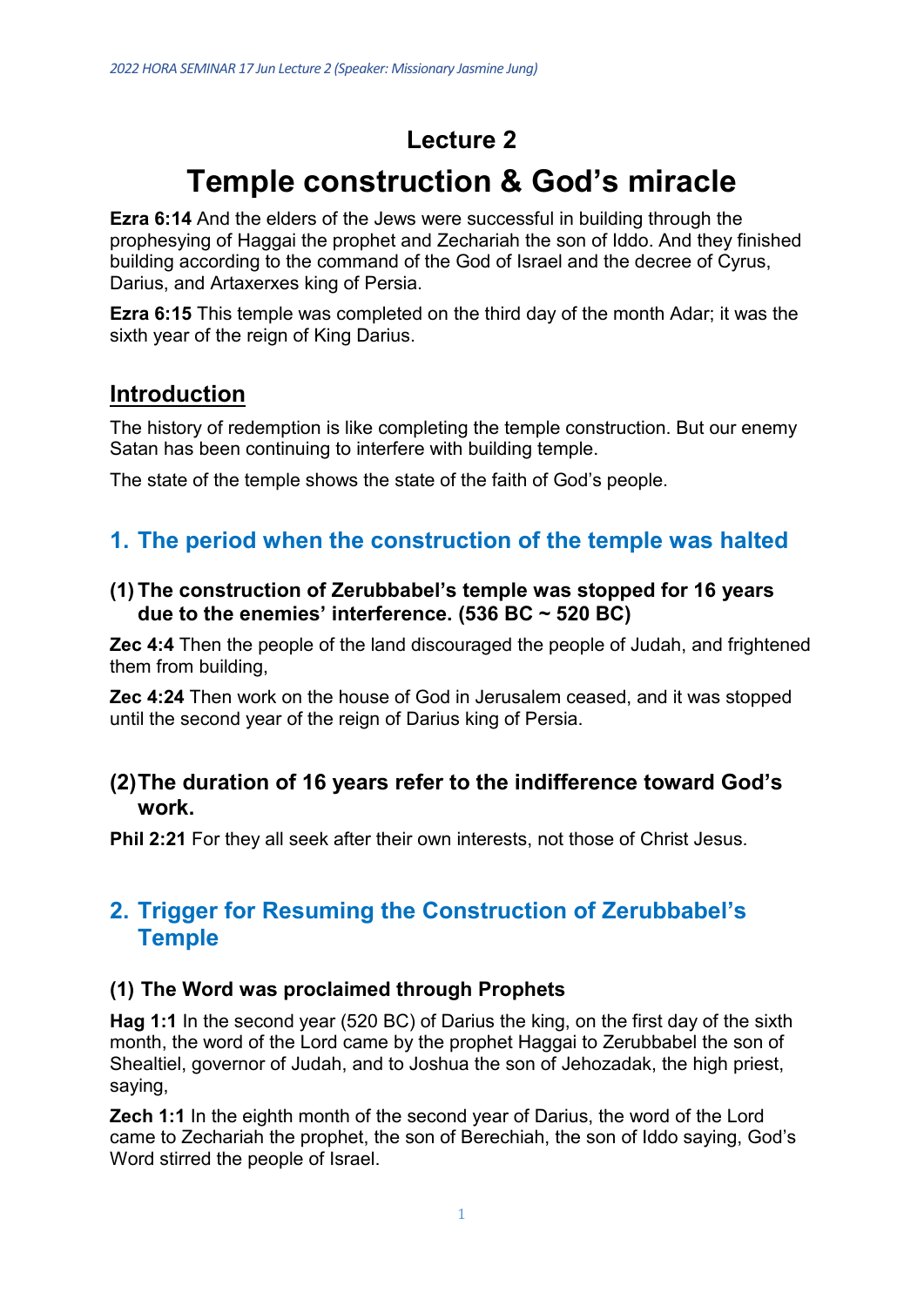#### • **Haggai**

**Hag 1:4** "Is it time for you yourselves to dwell in your paneled houses (luxurious houses with walls covered with cedar wood) while this house lies desolate?"

**Hag 1:9** "You look for much, but behold, it comes to little; when you bring it home, I blow it away. Why?" declares the Lord of hosts, "Because of My house which lies desolate, while each of you runs to his own house.

**Hag 1:11** "And I called for a drought on the land, on the mountains, on the grain, on the new wine, on the oil, on what the ground produces, on men, on cattle, and on all the labor of your hands."

#### • **Zechariah**

**Zec1:3** "Therefore say to them, 'Thus says the LORD of hosts," Return to Me, "declares the LORD of hosts," that I may return to you, "says the LORD of hosts.

**Zec 1:4** "Do not be like your fathers, to whom the former prophets proclaimed, saying, 'Thus says the LORD of hosts," Return now from your evil ways and from your evil deeds. "'But they did not listen or give heed to Me," declares the LORD.

#### **(2) God's Word stirred the people of Israel.**

**Hag 1:14** So the Lord stirred up the spirit of Zerubbabel the son of Shealtiel, governor of Judah, and the spirit of Joshua the son of Jehozadak, the high priest, and the spirit of all the remnant of the people; and they came and worked on the house of the Lord of hosts, their God,

The expression "stirred up" is ur (**עוּר** (in Hebrew, meaning "to awake, to rouse oneself, to work harder." It is in the hiphil (causative) form, indicating that God stirred up the hearts of the Israelites.

#### **(3) The construction of the temple resumed on the 24th day of the 6th month in 520 BC.**

**Hag 1:15** on the twenty-fourth day of the sixth month in the second year of Darius the king.

## **3. Enemies' Interference and the Discovery of the Old Decree**

#### **(1) The enemies' accusations**

• **Tattenai, Shethar-bozenai, and their colleagues interfered.** 

**Ezra 5:3** At that time Tattenai, the governor of the province beyond the River, and Shethar-bozenai and their colleagues came to them and spoke to them thus, "Who issued you a decree to rebuild this temple and to finish this structure?"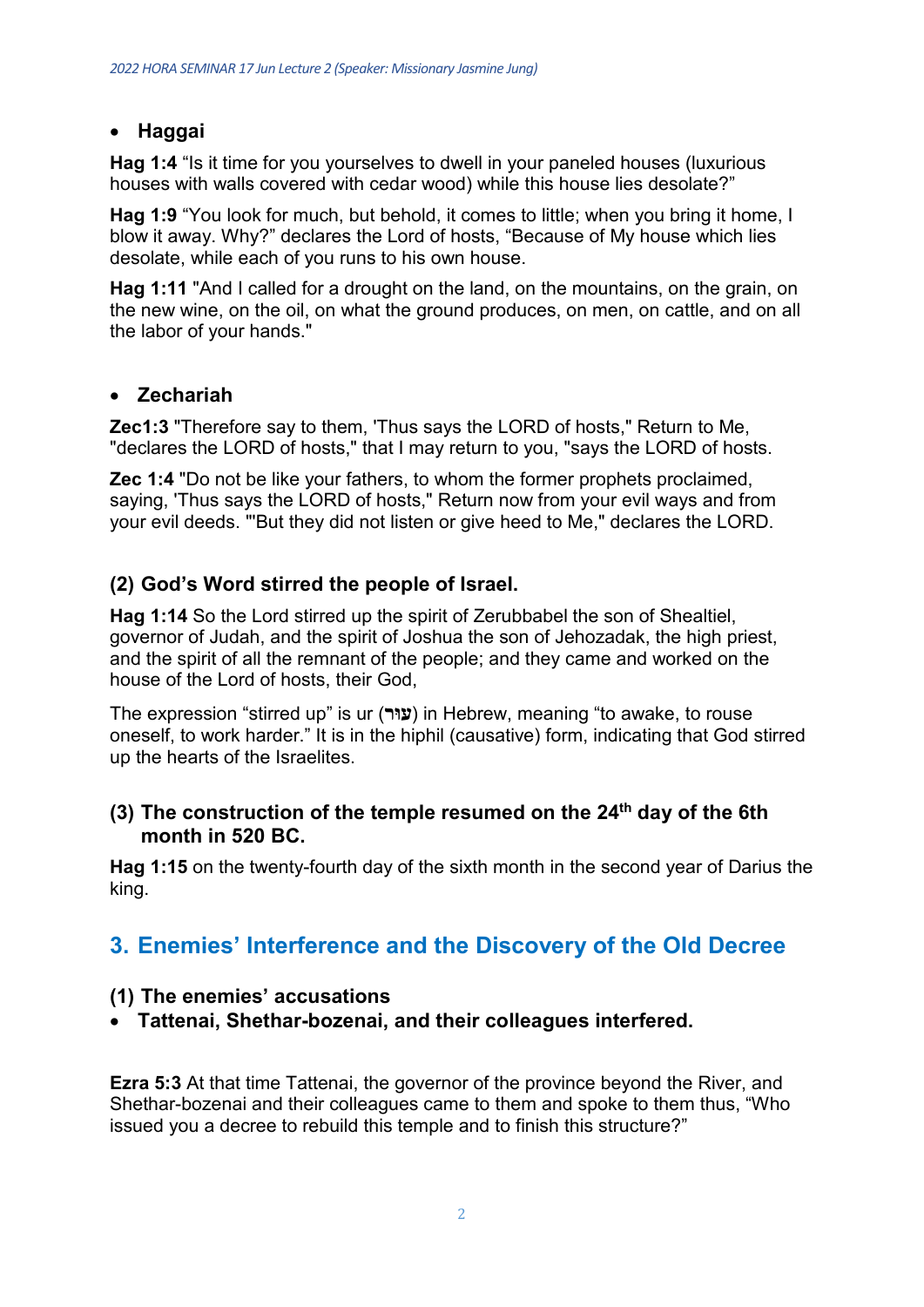#### • **The people of Israel replied that it was ordered by King Cyrus.**

**Ezra 5:4** Then we told them accordingly what the names of the men were who were reconstructing this building.

**Ezra 5:13** However, in the first year of Cyrus king of Babylon, King Cyrus issued a decree to rebuild this house of God.

#### • **They inquired Darius, who was the king at the time.**

**Ezra 5:5** But the eye of their God was on the elders of the Jews, and they did not stop them until the report could reach Darius, and then the decree concerning it could be sent back.

**Ezra 5:17** And now, if it pleases the king, let a search be conducted in the king's treasure house, which is there in Babylon, as to whether a decree was issued by King Cyrus to rebuild this house of God in Jerusalem; and let the king send to us his decision concerning this *matter*."

#### **(2) Discovery of King Cyrus' decree – God's miracle**

• **It was not found in Babylon but in the fortress of Ecbatana, which was 458 km away from Babylon.** 

**Ezra 6:1** Then King Darius issued a decree, and search was made in the archives, where the treasures were stored in Babylon.

**Ezra 6:2** In Ecbatana in the fortress, which is in the province of Media, a scroll was found and there was written in it as follows: "Memorandum—

#### • **Although 18 years had passed since the decree was issued in 538 BC, it was still found among the numerous decrees.**

**Psalm 40:5** Many, O LORD my God, are the wonders which Thou hast done, And Thy thoughts toward us; There is none to compare with Thee; If I would declare and speak of them, they would be too numerous to count.

# **4. Proclamation of a New Decree**

**Ezra 6:6** "Now therefore, Tattenai, governor of the province beyond the River, Shethar, bozenai and your colleagues, the officials of the provinces beyond the River, keep away from there.

**Ezra 6:7** Leave this work on the house of God alone; let the governor of the Jews and the elders of the Jews rebuild this house of God on its site.

The content of the new decree is as follows:

#### **(1) God had them supplied with the necessary cost.**

**Ezra 6:8-12 <sup>8</sup>**Furthermore, I issue a decree concerning what you are to do for these elders of Judah in the rebuilding of that house of God: the full cost is to be paid to those people from the royal treasury out of the taxes of *the provinces* beyond the *Euphrates* River, *and* that without interruption. **<sup>9</sup>**And whatever is needed, bulls, rams, and lambs for burnt offerings to the God of heaven, and wheat, salt, wine, and anointing oil, as the priests in Jerusalem order, *it* is to be given to them daily without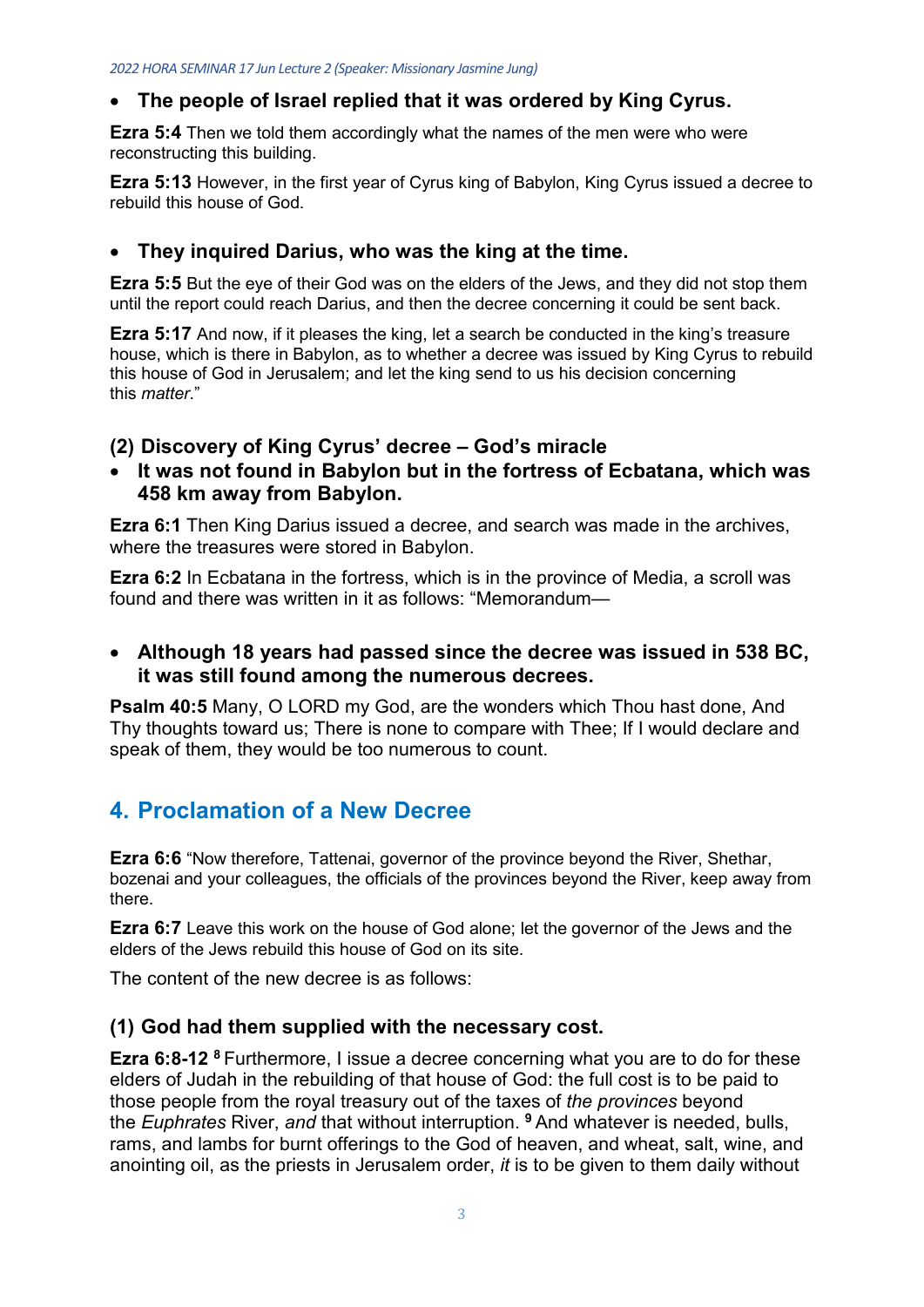fail, **<sup>10</sup>** so that they may offer acceptable sacrifices to the God of heaven and pray for the lives of the king and his sons. **<sup>11</sup>** And I issued a decree that any person who violates this decree, a timber shall be pulled out of his house and he shall be impaled on it; and his house shall be turned into a refuse heap on account of this. **<sup>12</sup>** May the God who has caused His name to dwell there overthrow any king or people who attempts to change *it*, so as to destroy that house of God in Jerusalem. I, Darius, have issued *this* decree; *it* is to be carried out with all diligence!"

#### **(2) God moved King Darius.**

**Ezra 6:22** And they observed the Feast of Unleavened Bread seven days with joy, for the Lord had caused them to rejoice, and had turned the heart of the king of Assyria toward them to encourage them in the work of the house of God, the God of Israel.

 $\Omega$  "The king of Assyria" refers to King Darius (Darius I, 522-486 BC) who was ruling over the region of Assyria.

② "Turned" is in the hiphil (causative) form of sabab ( **ָב ַסב**(,) which means "to surround.")

This means that "God surrounded the heart of King Darius."

# **Conclusion**

**Zerubbabel temple was built according to God's word.**

#### **(1) The construction of the temple resumed successfully.**

**Ezra 6:14** And the elders of the Jews were successful in building through the prophesying of Haggai the prophet and Zechariah the son of Iddo. And they finished building according to the command of the God of Israel and the decree of Cyrus, Darius, and Artaxerxes king of Persia.

#### **(2) God's Word that the Babylonian captivity would end in 70 years was fulfilled.**

**Ezra 6:15** This temple was completed on the third day of the month Adar; it was the sixth year of the reign of King Darius.

**Jer 29:10** "For thus says the Lord, 'When seventy years have been completed for Babylon, I will visit you and fulfill My good word to you, to bring you back to this place."

**Isa 55:11** So will My word be which goes out of My mouth; It will not return to Me empty, Without accomplishing what I desire, And without succeeding *in the purpose* for which I sent it.

#### **Ultimately, the ruler of all history is God.**

**Dan 2:21** It is He who changes the times and the epochs; He removes kings and establishes kings; He gives wisdom to wise men and knowledge to men of understanding.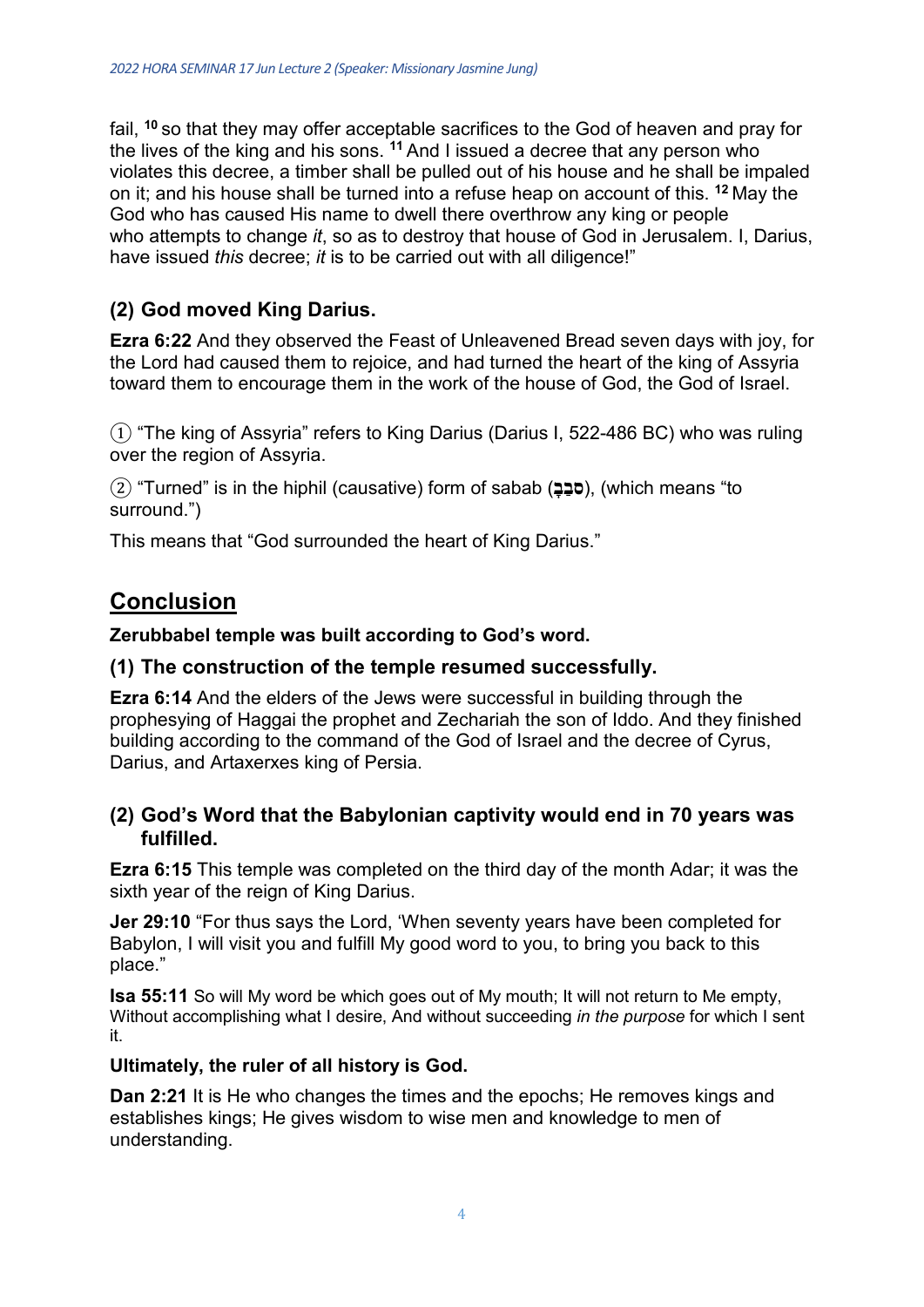# **Lecture 1 The Beginning of Rebuilding the Walls of Jerusalem**

Zerubbabel's temple was rebuilt in 516 BC, but the city did not have its walls to protect the temple and the people for **72 years** until the wall was finally completed in 444 BC. Let us examine the background and the process of how the city walls were rebuilt.

#### **1. State of the City Walls in 444 BC**

**Neh 1:2-3** that Hanani, one of my brothers, and some men from Judah came; and **I asked them concerning** the Jews who had escaped *and* had survived the captivity, and **about Jerusalem**. **3** They said to me, "The remnant there in the province who survived the captivity are in great distress and reproach, and **the wall of Jerusalem is broken down** and **its gates are burned with fire**."

#### **2. Rebuilding of the City Walls**

**(1) The city was destroyed during the third deportation to Babylon in** \_\_\_\_\_\_\_\_ **BC.**

**2 Kgs 25:10** So all the army of the Chaldeans who were with the captain of the guard broke down the walls around Jerusalem.

**(2) The temple was finished in** \_\_\_\_\_\_\_\_ **BC after the first return, but the city walls of Jerusalem weren't rebuilt at the time.**

**Ezra 6:15** This temple was completed on the third day of the month Adar; **it was the sixth year (516 BC) of the reign of King Darius**.

**(3) In his revelation of the seventy weeks, Daniel prophesied that the** \_\_\_\_\_\_\_\_\_\_\_ **of Jerusalem would be built again.** 

**Dan 9:25** So you are to know and discern *that* from the issuing of a decree **to restore and rebuild Jerusalem until Messiah the Prince** *there will be* **seven weeks and sixty-two weeks**; it will be built again, with plaza and moat, even in times of distress.

If this decree was the decree for the second return from the Babylonian exile in \_\_\_\_\_\_\_\_\_ BC, it would indicate that people began repairing the sections of the walls since then. However, the walls still remained **in a state of destruction prior to 444 BC**.

At last, the reconstruction work was complete in 444 BC, connecting all the gates and the city walls that had been repaired only partially.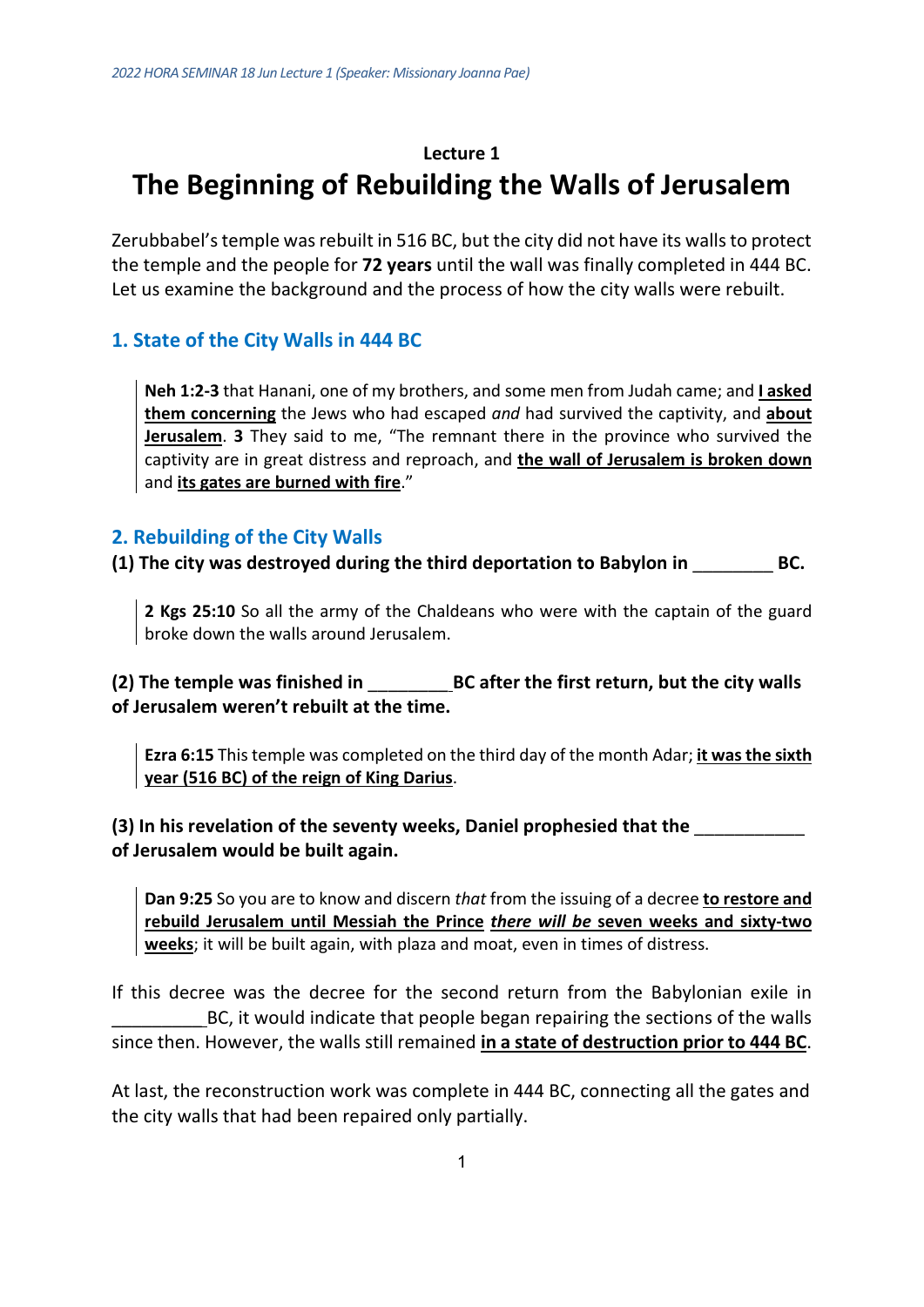**Neh 6:15** So the wall was completed on the twenty-fifth of the month Elul, in **fifty-two days**.

#### **3. Trigger for Rebuilding the Walls – A report from Hanani (י ִנָנֲח," gracious")**

**Neh 1:1** The words of Nehemiah the son of Hacaliah. Now it happened in the month Chislev, *in* **the twentieth year (of King Artaxerxes)**, while I was in Susa the capitol,

**Neh 1:2** that **Hanani, one of my brothers**, **and some men from Judah came**; and I asked them concerning the Jews who had escaped *and* had survived the captivity, and about Jerusalem.

**Neh 7:2** then I put **Hanani my brother**, and Hananiah the commander of the fortress, in charge of Jerusalem, for he was a faithful man and feared God more than many.

In order to resolve the national crisis, **Hanani traveled a great distance of about 1,600km** from Judah all the way to Susa capital where Nehemiah was.

**Jas 2:26** For just as the body without *the* spirit is dead, so also **faith without works is dead**.

#### **4. Nehemiah's Fasting Prayer**

Upon hearing Hanani's report, Nehemiah sat down and wept and mourned for days, fasting and praying to God (Neh 1:4).

**Neh 1:4** When I heard these words, I sat down and wept and mourned for days; and I was fasting and praying before the God of heaven.

What were the characteristics of Nehemiah's prayer?

#### **(1)** \_\_\_\_\_\_\_\_\_\_\_\_\_\_\_\_\_\_\_\_\_\_\_\_

**Neh 1:6** let Your ear now be attentive and Your eyes open to hear the prayer of Your servant which I am praying before You now, day and night, on behalf of the sons of Israel Your servants, **confessing the sins of the sons of Israel which we have sinned against You**; I and **my father's house have sinned**.

**2 Chr 7:14** and My people who are called by My name humble themselves and pray and seek My face and **turn from their wicked ways**, then I will hear from heaven, **will forgive their sin and will heal their land**.

**Ps 32:5** I acknowledged my sin to You, and my iniquity I did not hide; I said, "I will confess my transgressions to the Lord"; And You forgave the guilt of my sin. *Selah.*

#### **(2) Clung to the** \_\_\_\_\_\_\_\_\_\_\_\_\_\_\_\_\_\_\_\_

**Neh 1:8** Remember the word which You commanded Your servant Moses, saying, 'If you are unfaithful I will scatter you among the peoples;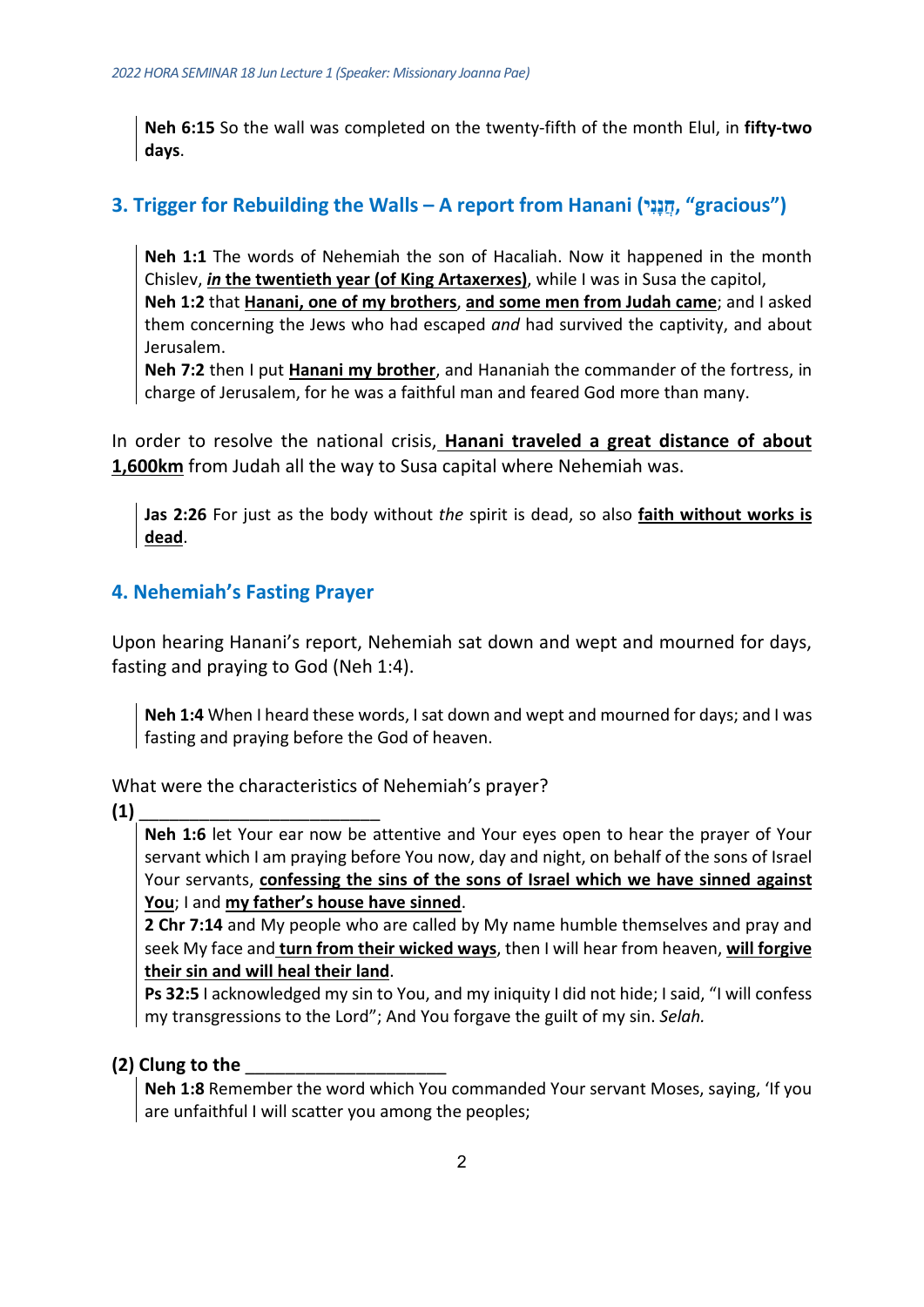**Neh 1:9** but *if* **you return to Me** and **keep My commandments and do them**, though those of you who have been scattered were in the most remote part of the heavens, I will gather them from there and **will bring them to the place where I have chosen** to cause My name to dwell.'

This prayer was based on Deuteronomy 30:1-4.

**Deut 30:1-4** "So it shall be when all of these things have come upon you, the blessing and the curse which I have set before you, and you call *them* to mind **in all nations where the Lord your God has banished** you, **2** and you **return to the Lord your God** and **obey Him** with all your heart and soul according to all that I command you today, you and your sons, **3** then the Lord your God will **restore you from captivity, and have compassion on you**, and will gather you again from all the peoples where the Lord your God has scattered you. **4** If your **outcasts are at the ends of the earth**, **from there** the Lord your God **will gather you**, and from there He will bring you back.

**(3) Specifically sought God's** \_\_\_\_\_\_\_\_\_\_\_\_\_\_\_\_\_.

At the time, the person who could help rebuild the walls of Jerusalem was King Artaxerxes. Therefore, Nehemiah prayed that God would grant him compassion before King Artaxerxes.

**Neh 1:11** O Lord, I beseech You, may Your ear be attentive to the prayer of Your servant and the prayer of Your servants who delight to revere Your name, and make Your servant successful today and **grant him compassion before this man (King Artaxerxes)**."

King Artaxerxes, also known as Longimanus, ruled Persia in 464-423 BC. In the past, King Artaxerxes had stopped rebuilding the \_\_\_\_\_\_\_\_\_\_\_\_\_\_\_\_\_\_ after hearing the enemy's accusations.

**Ezra 4:7** And **in the days of Artaxerxes**, Bishlam, Mithredath, Tabeel and the rest of his colleagues **wrote to Artaxerxes king of Persia**; and the text of the letter was written in Aramaic and translated *from* Aramaic.

**Ezra 4:12-13** let it be known to the king that **the Jews who came up from you have come to us at Jerusalem; they are rebuilding the rebellious and evil city** and are finishing the walls and repairing the foundations. **13** Now let it be known to the king, that **if that city is rebuilt and the walls are finished**, **they will not pay tribute, custom or toll**, and it will damage the revenue of the kings.

**Ezra 4:17** *Then* **the king sent an answer** to Rehum the commander, to Shimshai the scribe, and to the rest of their colleagues who live in Samaria and in the rest of *the provinces* beyond the River: "Peace. And now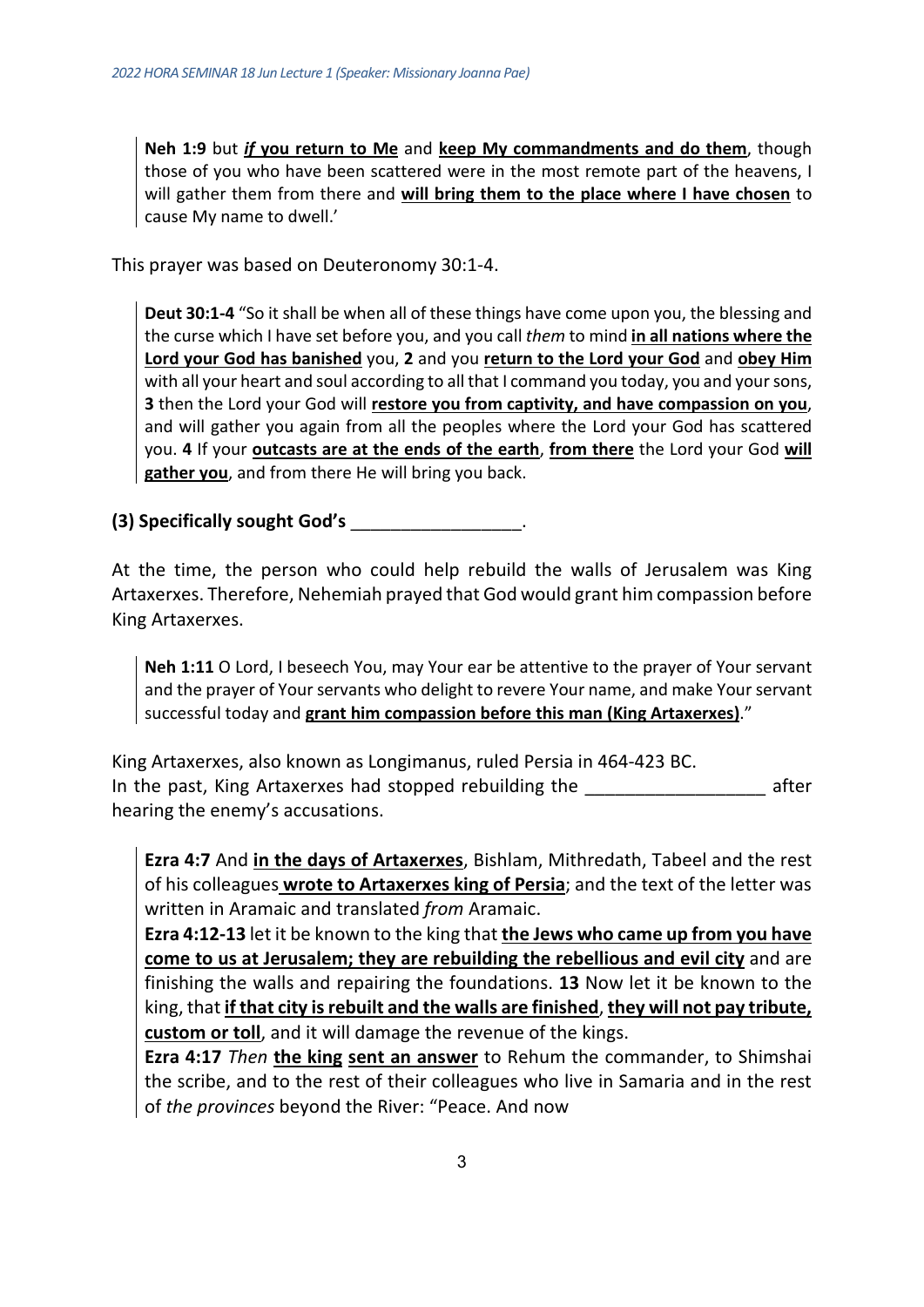**Ezra 4:21-23** So, now issue a decree to **make these men stop** *work***, that this city may not be rebuilt** until a decree is issued by me… **23** Then as soon as the **copy of King Artaxerxes' document** was read before Rehum and Shimshai the scribe and their colleagues, **they went in haste to Jerusalem to the Jews and stopped them by force of arms**.

Because he needed permission to rebuild the walls from the very king who had stopped it in the past, Nehemiah specifically prayed or God to move King Artaxerxes' heart.

#### **CONCLUSION >**

God surely answers our prayers when we specifically seek His will.

**Matt 7:7-11 Ask, and it will be given to you**; **seek, and you will find**; **knock, and it will be opened to you**. **9** Or what man is there among you who, when his son asks for a loaf, will give him a stone? 10 Or if he asks for a fish, he will not give him a snake, will he? **11** If you then, being evil, know how to give good gifts to your children, how much more will your **Father who is in heaven give what is good to those who ask Him**!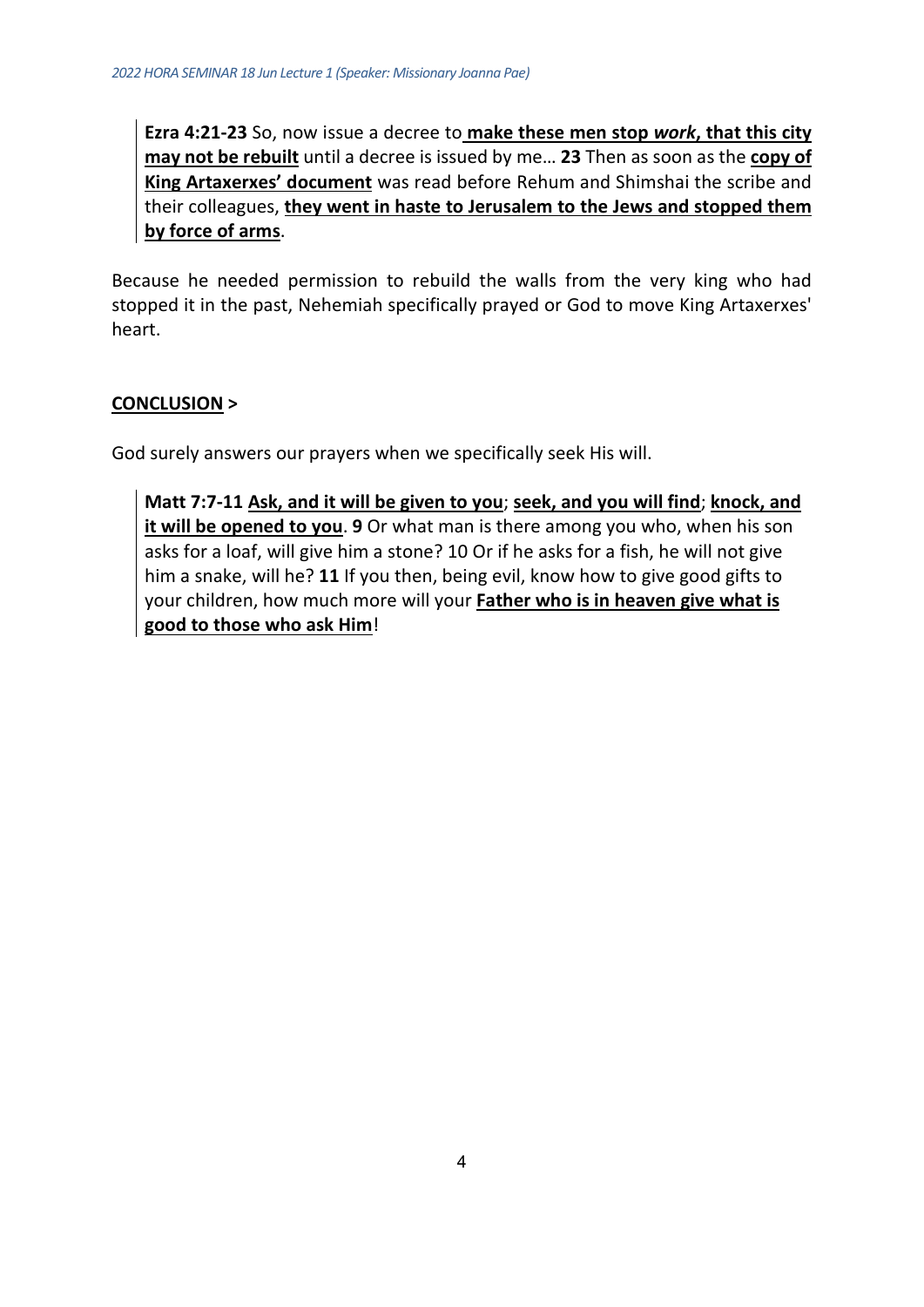# **Lecture 2 History after the Completion of the City Walls**

Although the walls of Jerusalem were completed on the 25th day of the 6th month in 444 BC, threats from Tobiah and his men continued. God initiated an internal spiritual reformation through the priest Ezra.

#### **1. Threats from Tobiah and His party**

#### **(1) Even after the wall was completed, the nobles of Judah continued to communicate with Tobiah and inform him of all the news.**

**Neh 6:17** Also in those days many letters went **from the nobles of Judah to Tobiah**, and Tobiah's *letters* came to them.

#### **(2) Tobiah's family married a powerful family in Jerusalem.**

**Neh 6:18** For many in Judah were bound by oath to him because he [Tobiah] was the son-in-law of **Shecaniah the son of Arah**, and his son Jehohanan had married the daughter of **Meshullam the son of Berechiah**.

#### **(3) Tobiah sent letters to Nehemiah to frighten him.**

Tobiah's allies spoke about Tobiah's good deeds to Nehemiah and informed Tobiah of everything that Nehemiah was doing. Tobiah continued to send letters to frighten Nehemiah.

**Neh 6:19** Moreover, they were speaking about his good deeds in my presence and reported my words to him. Then **Tobiah sent letters to frighten me**.

#### **(4) Later, Tobiah took advantage of his friendship with the priest** \_\_\_\_\_\_\_\_\_\_\_\_\_\_\_ **to obtain a large room in the temple for personal use.**

**Neh 13:4-6** Now prior to this, **Eliashib the priest**, who was appointed over the chambers of the house of our God, **being related to Tobiah**, **5 had prepared a large room for him**, where formerly they put the grain offerings, the frankincense, the utensils and the tithes of grain, wine and oil prescribed for the Levites, the singers and the gatekeepers, and the contributions for the priests. **6** But **during all this time I was not in Jerusalem**, for in the thirty-second year of Artaxerxes king of Babylon I had gone to the king. After some time, however, I asked leave from the king,

After returning from Persia, Nehemiah threw all of Tobiah's belongings out of the room and cleaned the room (Neh 13:7-9).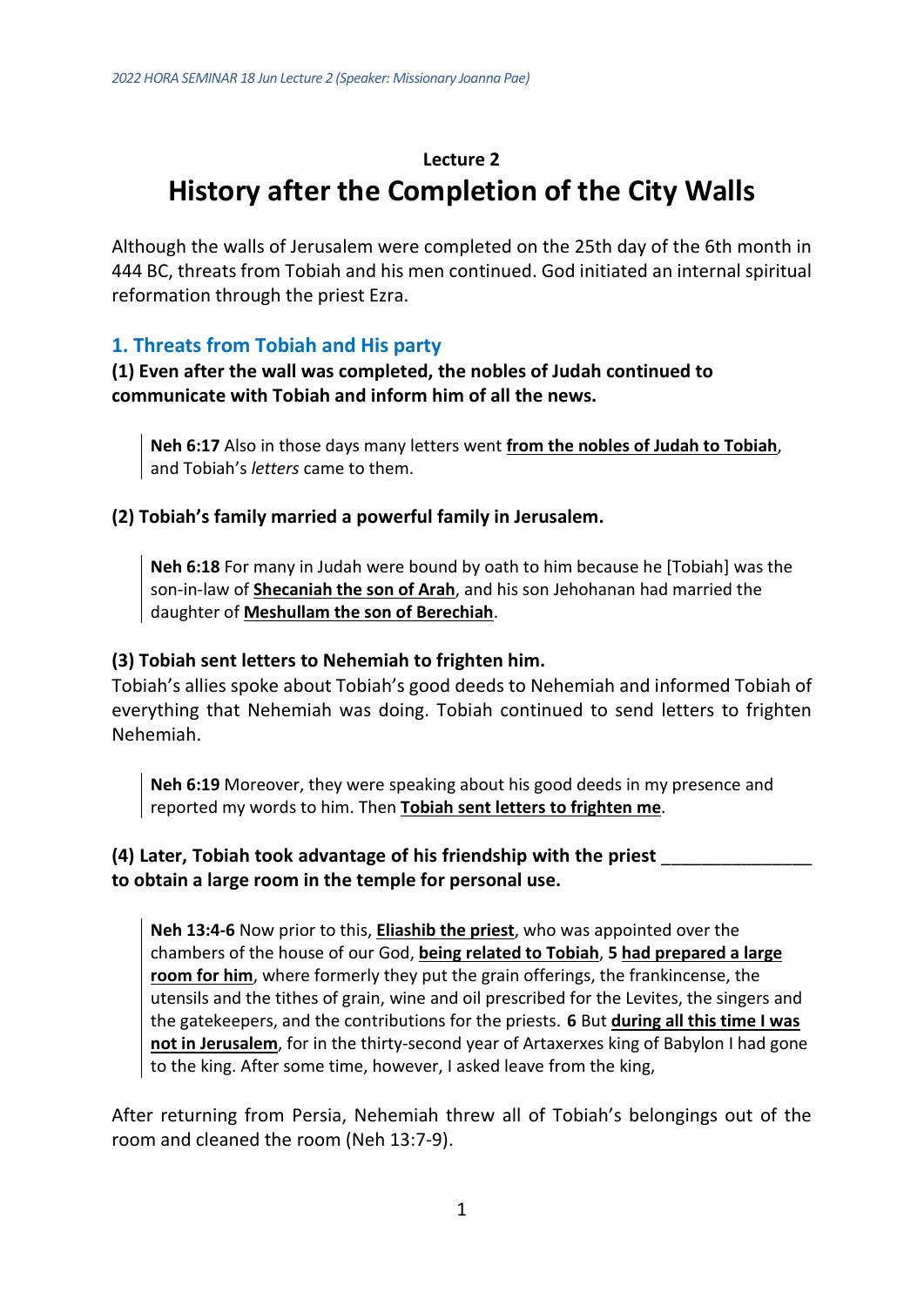#### **2. Ezra Read from the Book of the Law and the People Observed the Feast of Booths**

The wall was completed on the 25th day of the 6th month in 444 BC, then the was kept on the 1st day of the 7th month. Ezra began a spiritual revival by reading from the book of the law in front of the people and interpreting its meaning.

**Neh 8:2** Then **Ezra the priest brought the law** before the assembly of men, women and all who *could* listen with understanding, **on the first day of the seventh month**.

#### **(1) A revival of reading the Word**

He read from the book of the law from dawn to

**Neh 8:3** He **read** from it before the square which was in front of the Water Gate **from early morning until midday(noon)**, in the presence of men and women, those who could understand; and all the people were attentive to the book of the law.

#### **(2) A revival of fearing the Word**

The people inclined their ear to the Word.

**Neh 8:3** He read from it before the square which was in front of the Water Gate from early morning until midday, in the presence of men and women, those who could understand; and **all the people were attentive to the book of the law**.

Verse 3 reads, "All the people were attentive to the book of the law," but the literal translation of the original text means, "the \_\_\_\_\_\_\_\_ of all the people were in the book of the law." This means that the people listened intently without letting any words fall to the ground. People who fear the Word give their fullest attention to it (Prov 2:1-5).

**Proverbs 2:1–5** My son, if you will receive my words And treasure my commandments within you, **2 Make your ear attentive** to wisdom, Incline your heart to understanding; **3** For if you cry for discernment, Lift your voice for understanding; **4** If you seek her as silver And search for her as for hidden treasures; **5** Then **you will discern the fear of the Lord** And **discover the knowledge of God**.

**Proverbs 1:7** The fear of the Lord is the beginning of knowledge; ...

#### **(3) A revival of yearning to understand the Word clearly**

**Neh 8:7** Also Jeshua, Bani, Sherebiah, Jamin, Akkub, Shabbethai, Hodiah, Maaseiah, Kelita, Azariah, Jozabad, Hanan, Pelaiah, the Levites, **explained the law to the people** while the people *remained* in their place.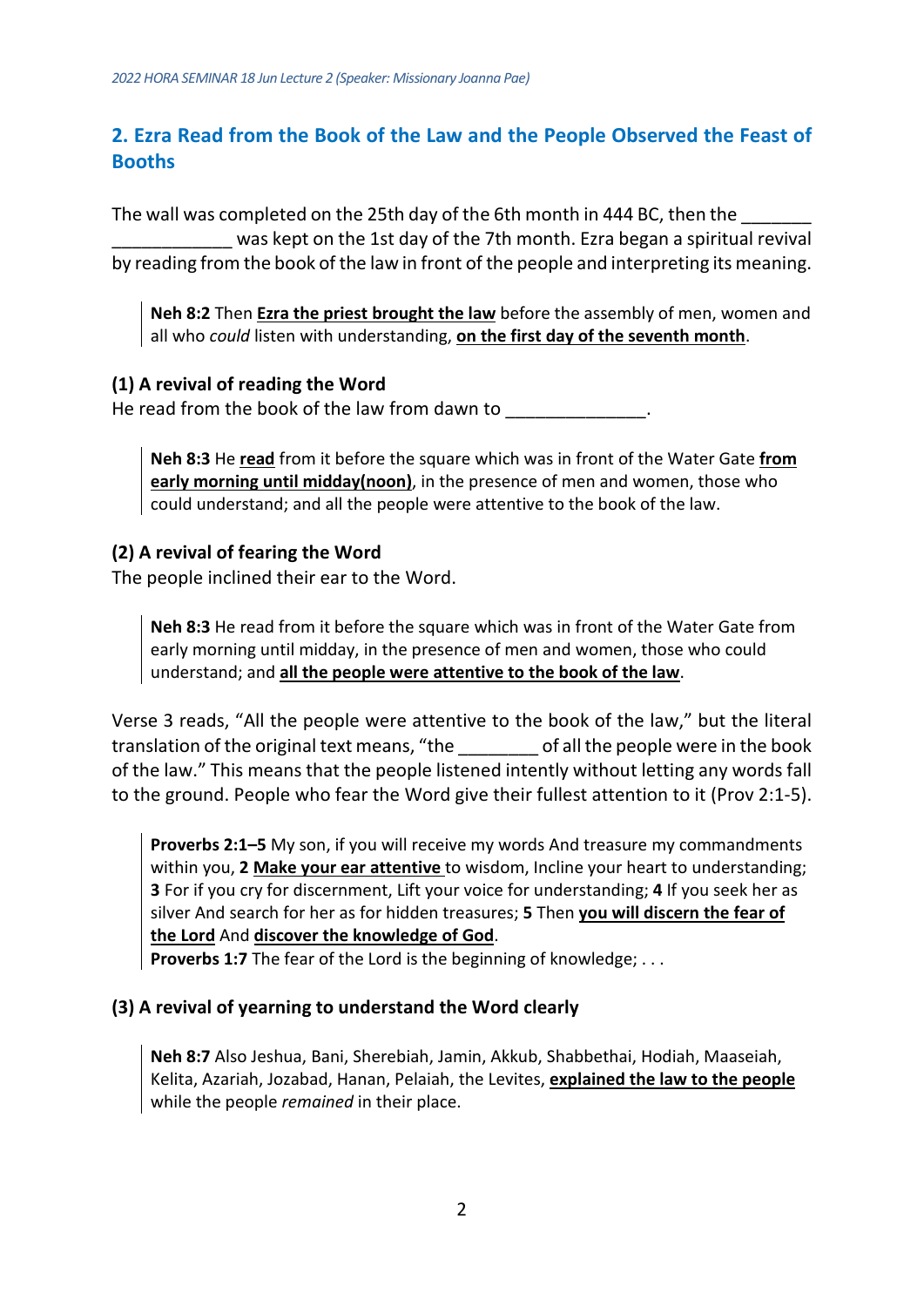#### **All the people who understood the Word wept.**

Through the Word, they realized their sinfulness, idleness, and ignorance, and wept bitterly.

**Neh 8:9** Then Nehemiah, who was the governor, and Ezra the priest *and* scribe, and the Levites who taught the people said to all the people, "This day is holy to the Lord your God; **do not mourn or weep**." **For all the people were weeping when they heard the words of the law**.

#### **When we understand the Word, God gives us spiritual** \_\_\_\_\_\_\_\_\_\_\_.

**Neh 8:10** Then he said to them, "Go, eat of the fat, drink of the sweet, and send portions to him who has nothing prepared; for this day is holy to our Lord. Do not be grieved, **for the joy of the Lord is your strength**."

The phrase "joy of the Lord" is the Hebrew expression *hedwath yhwh* (חֲדְוַת יהוה), which means "The joy of the Lord, the joy that the gives." When we understand the Word, God gives us joy, and that joy becomes our strength as believers.

**Neh 8:12** All the people went away to eat, to drink, to send portions and to **celebrate a great festival**, **because they understood the words** which had been made known to them.

#### **The more we understand the Word, the more we yearn for deep insight into the Word.**

The people of Israel loved the Word so much that their leaders went to Ezra the next day to learn more about the Word.

**Neh 8:13** Then **on the second day** the heads of fathers' *households* of all the people, the priests and the Levites were gathered to Ezra the scribe that they might **gain insight** into the words of the law.

 **When we understand the word, God enables us to bear fruit through obedience.** The people of Israel learned how to keep the the state of the state by hearing and understanding the Word.

**Neh 8:14** They found written in the law how the Lord had commanded through Moses that the sons of Israel should live in booths during the feast of the seventh month.

**Neh 8:15 So they proclaimed** and circulated a proclamation in all their cities and in Jerusalem, saying, "Go out to the hills, and bring olive branches and wild olive branches, myrtle branches, palm branches and branches of *other* leafy trees, **to make booths**, as it is written."